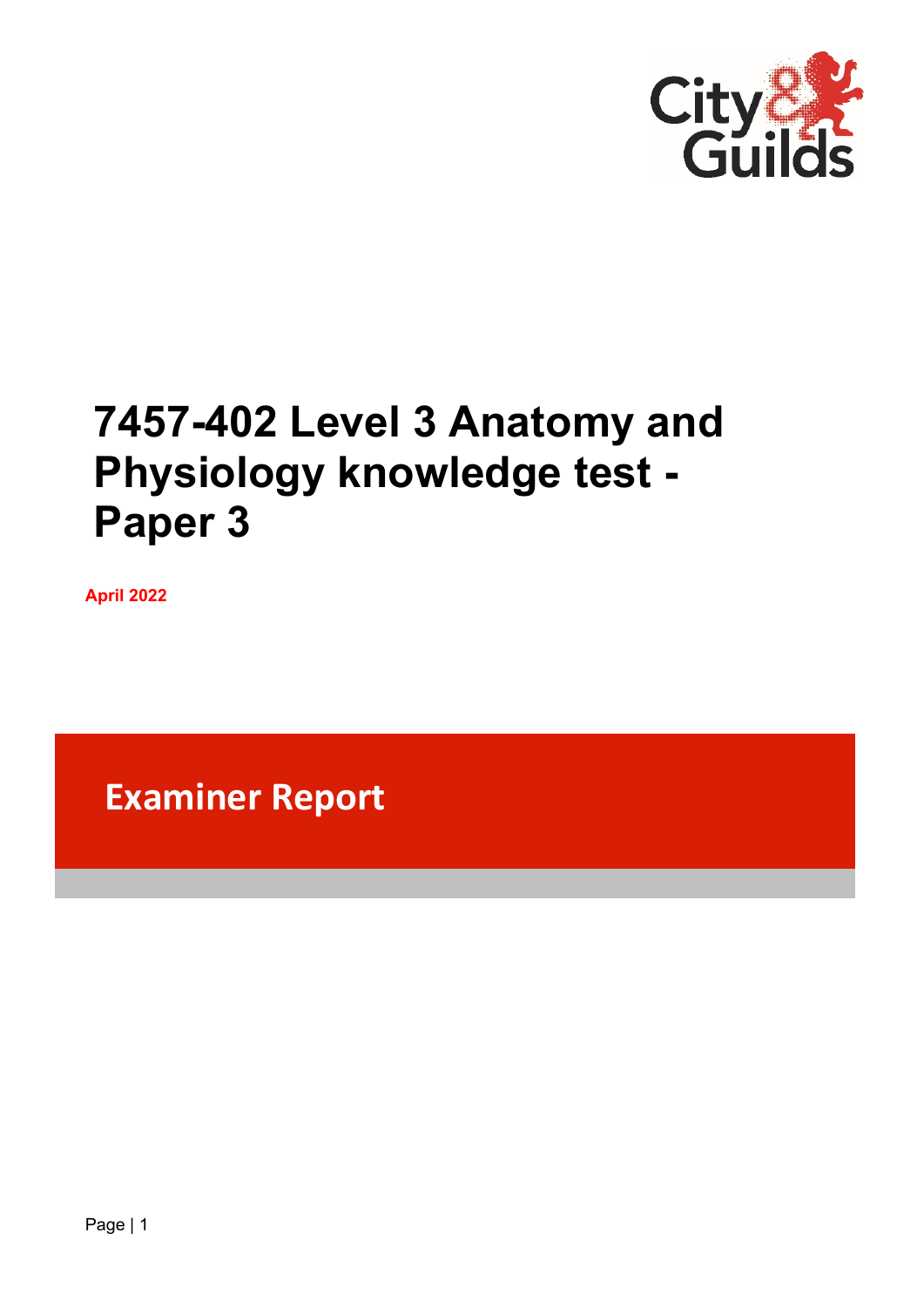# **Contents**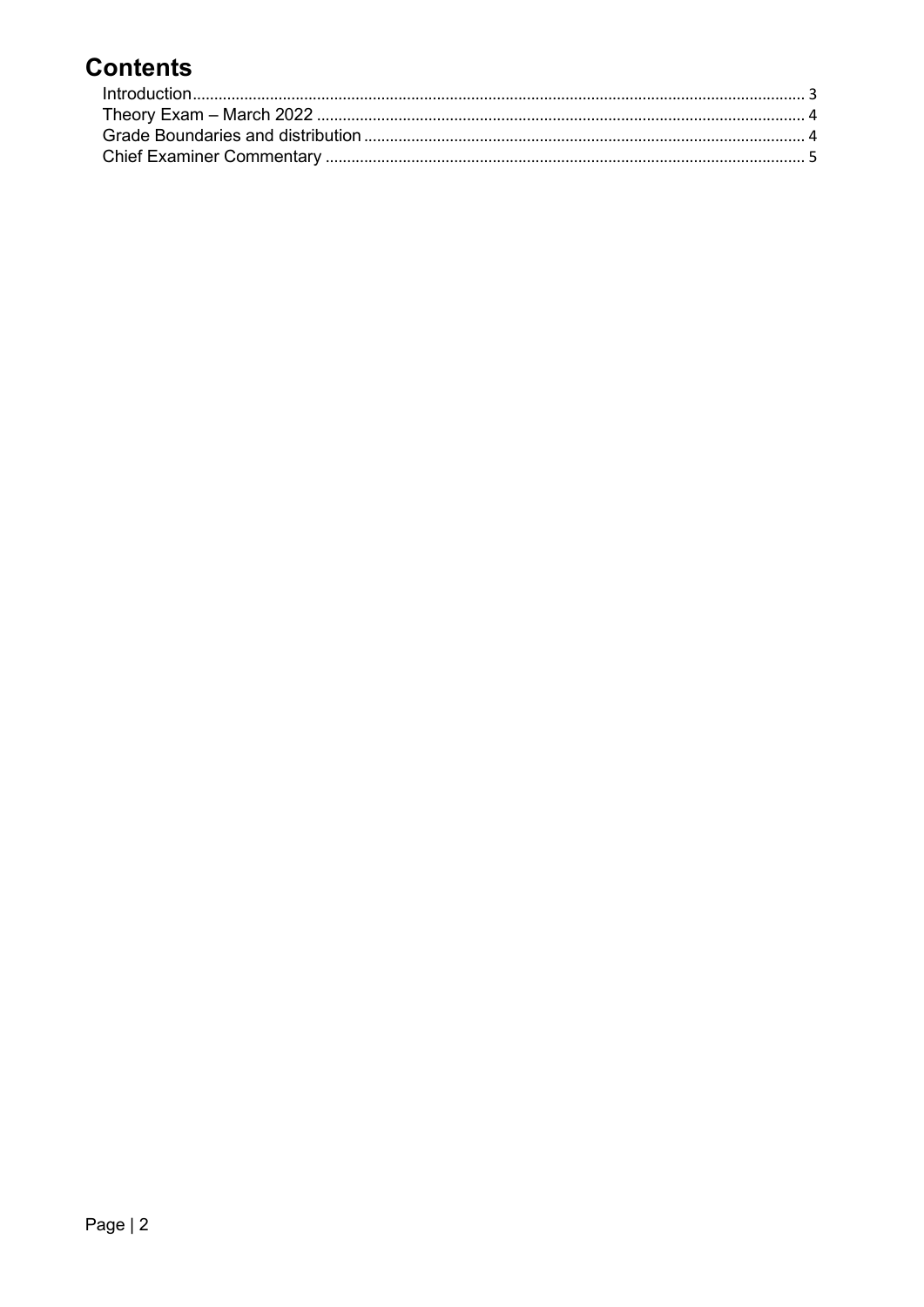## <span id="page-2-0"></span>**Introduction**

This document has been prepared by the Chief Examiner, it is designed to be used as a feedback tool for centres to use in order to enhance teaching and preparation for assessment. It is advised that this document be referred to when preparing to teach and then again when candidates are preparing to sit examinations.

This report provides general commentary on candidate performance and highlights common themes in relation to the technical aspects explored within the assessment, giving areas of strengths and weakness demonstrated by the cohort of candidates who sat the **March 2022** examination series. It will explain aspects which caused difficulty and potentially why the difficulties arose, whether it was caused by a lack of knowledge, incorrect examination technique or responses that failed to demonstrate the required depth of understanding.

The document provides commentary on the following assessment: **7457-402 Level 3 Anatomy and Physiology Knowledge test Paper 3.**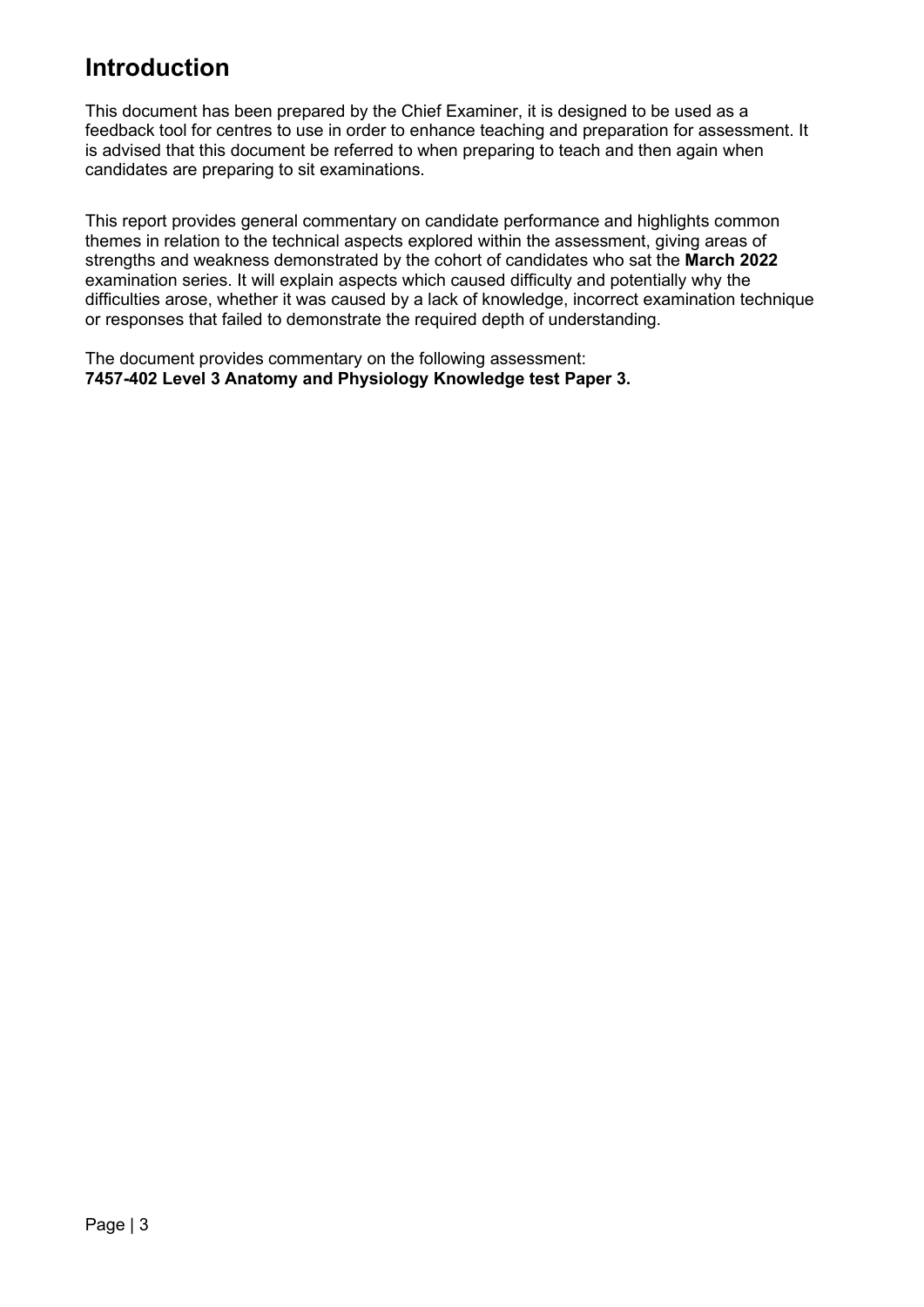# <span id="page-3-0"></span>**Theory Exam – March 2022**

## <span id="page-3-1"></span>**Grade Boundaries and distribution**

Assessment: **7457-402** Series: **March 2022**

Below identifies the final grade boundaries for this assessment, as agreed by the awarding panel and the pass rate for this series:

| <b>Total marks available</b> | m   |
|------------------------------|-----|
| Pass mark                    | 32  |
| Pass rate                    | 36% |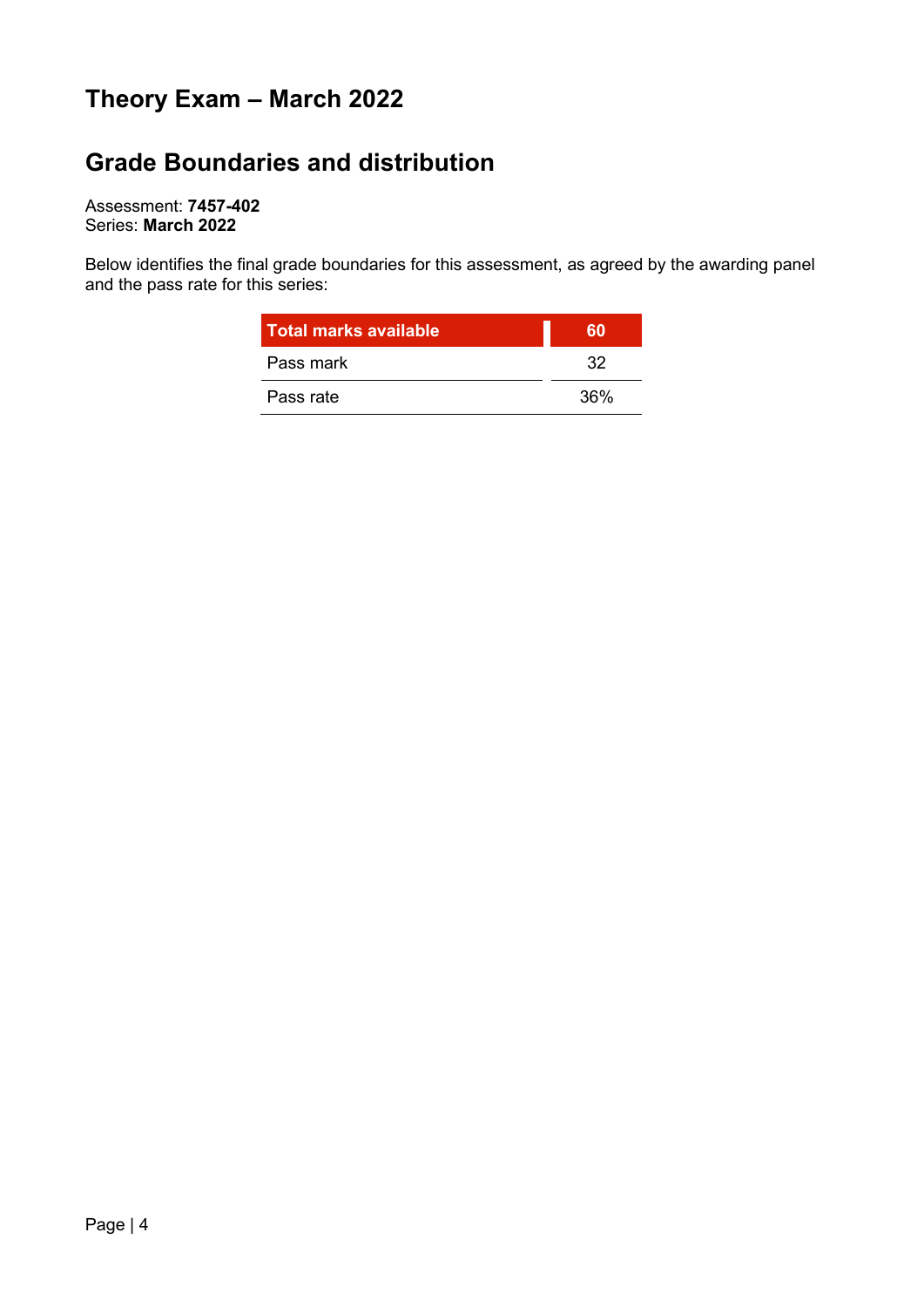## <span id="page-4-0"></span>**Chief Examiner Commentary**

#### **General Comments on Candidate Performance**

#### **Assessment component: 7457-402**

#### **Series: March 2022**

Candidates displayed a similar ability to read and understand the questions to the previous series. Many answers to the recall of facts questions (AO1) clearly answered the question with their responses relating to the content and demonstrating a decent breadth of knowledge. This particularly applies to the more straightforward anatomy questions. However, where the questions required fuller descriptions or explanations to demonstrate understanding of topics (AO2), candidates missed out on accessing the higher marks.

Some candidates offered facts, one and two-word answers, or a brief statement instead of a sufficient explanation for an answer. This was in some instances linked with the focus of the question being incorrectly addressed. The least effective answers were seen in the questions that asked to explain a function of something, where a function may have been given but a supporting explanation was not supplied.

100% of the cohort for this series was made up of candidates resitting this exam, many for the third or fourth time.

This paper was comprised of questions from Unit 361 only which consists of four learning outcomes.

#### **Learning outcome 1**

This outcome focuses on anatomical and physiological terminology and these questions were attempted reasonably effectively. The strengths came with recalling modes of joint movements in the hip. Candidates showed a mixed ability to correctly define commonly used physiological terms with two out of three answered well. These questions were testing recall of knowledge.

#### **Learning outcome 2**

This outcome focuses on anatomical landmarks. Performance on this question was varied with the identification of one anatomical boundary reasonably well answered, and two anatomical boundaries poorly attempted. Only 15% of candidates could define the Coelom.

#### **Learning outcome 3**

This outcome focuses on the normal form and function of the body systems and as it contains the most subject topics, the majority of the marks were to be gained in this outcome with 48 marks available over 12 questions including the Extended Response Question. The questions were attempted with variable degrees of effectiveness. Strengths were demonstrated in the naming of the components of the upper respiratory system, the enzymatic breakdown of food and the different groups of blood cells. Weaknesses were demonstrated when asked for an explanation on the topic of cell structure, physiology and division of the bone, when explaining the regulation of sugar and when identifying the location of a key part of the digestive system. This outcome had a mix of questions testing knowledge and understanding. The questions which relied upon explanations being given, to demonstrate a depth of understanding, were poorly answered in this outcome.